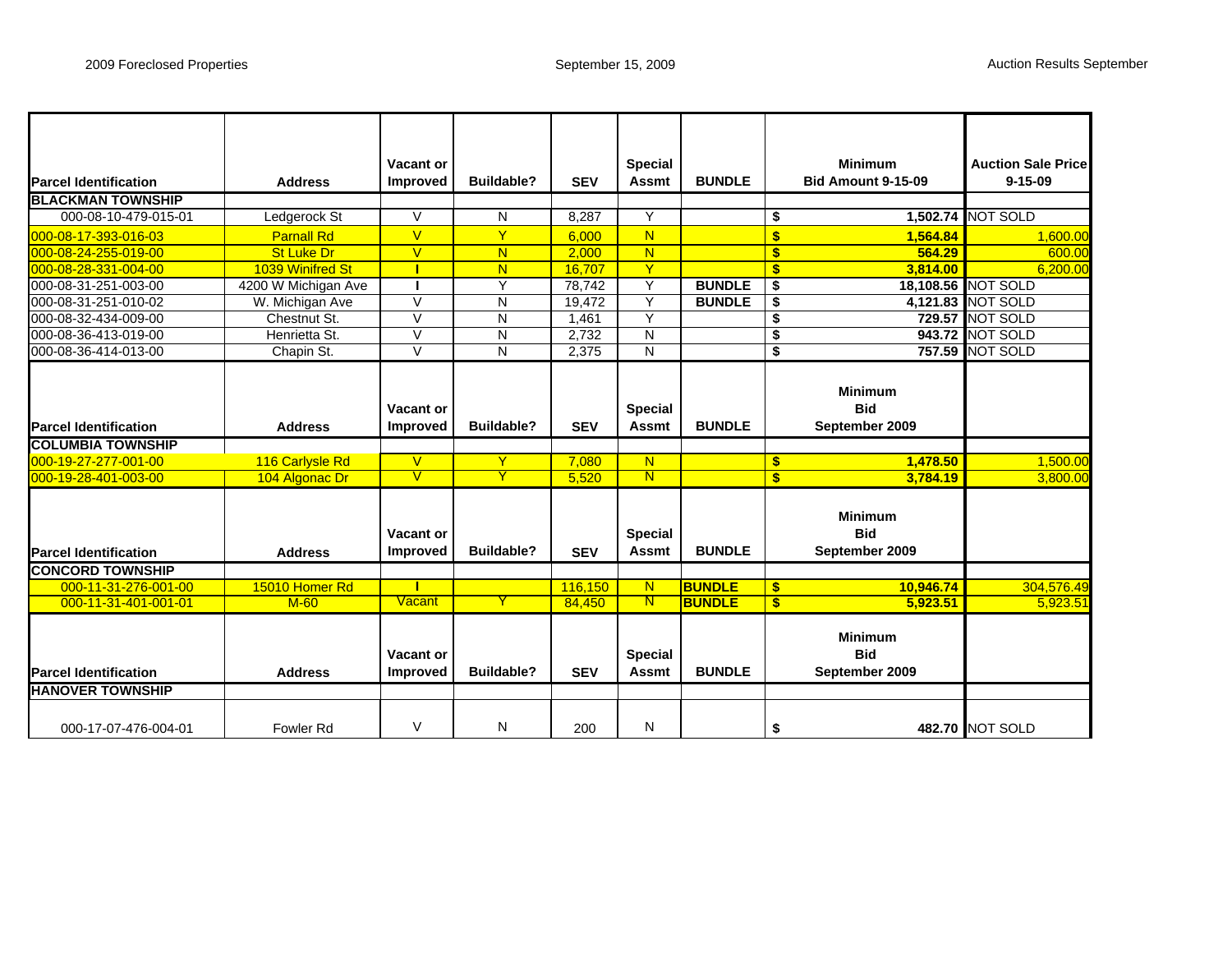| <b>Parcel Identification</b> | <b>Address</b>                                                                                             | Vacant or<br>Improved   | <b>Buildable?</b>                                  | <b>SEV</b> | <b>Special</b><br><b>Assmt</b> | <b>BUNDLE</b> | <b>Minimum</b><br><b>Bid</b><br>September 2009 |                   |
|------------------------------|------------------------------------------------------------------------------------------------------------|-------------------------|----------------------------------------------------|------------|--------------------------------|---------------|------------------------------------------------|-------------------|
| <b>HENRIETTA TOWNSHIP</b>    |                                                                                                            |                         |                                                    |            |                                |               |                                                |                   |
| 000-04-13-252-002-00         | <b>Roberts Dr</b>                                                                                          | $\overline{\mathsf{V}}$ | Y                                                  | 39,427     | $\overline{\mathsf{N}}$        |               | 2,508.18<br>$\mathbf{\$}$                      | 3,900.00          |
| 000-04-17-426-001-17         | <b>Marian HIs</b>                                                                                          | V                       | Y                                                  | 10,351     | $\overline{\mathsf{N}}$        |               | $\overline{\mathbf{s}}$<br>3,374.85            | 3,400.00          |
| 000-04-28-176-009-02         | <b>Bunkerhill Rd</b>                                                                                       | V                       | N                                                  | 13,939     | $\mathsf{N}$                   | <b>BUNDLE</b> | \$                                             | 1,043.82 NOT SOLD |
| 000-04-28-176-009-03         | <b>Bunkerhill Rd</b>                                                                                       | V                       | N                                                  | 13,970     | N                              | <b>BUNDLE</b> | \$                                             | 1,044.83 NOT SOLD |
| 000-04-28-176-009-04         | <b>Bunkerhill Rd</b>                                                                                       | $\vee$                  | N                                                  | 13,970     | $\mathsf{N}$                   | <b>BUNDLE</b> | \$                                             | 1,044.83 NOT SOLD |
| 000-04-28-176-009-05         | <b>Bunkerhill Rd</b>                                                                                       | $\vee$                  | N                                                  | 13,970     | N                              | <b>BUNDLE</b> | \$                                             | 1,044.83 NOT SOLD |
| <b>Parcel Identification</b> | <b>Address</b>                                                                                             | Vacant or<br>Improved   | <b>Buildable?</b>                                  | <b>SEV</b> | <b>Special</b><br><b>Assmt</b> | <b>BUNDLE</b> | <b>Minimum</b><br><b>Bid</b><br>September 2009 |                   |
| <b>LEONI TOWNSHIP</b>        |                                                                                                            |                         |                                                    |            |                                |               |                                                |                   |
| 000-09-34-402-002-02         | N Harvey Ave/Vacant                                                                                        | V                       | Yes, possible                                      | 9,200      | <b>None</b><br><b>Known</b>    |               | $\frac{1}{2}$<br>2,236.65                      | 2,250.00          |
| 000-14-13-411-014-00         | 3552 Gaylord Dr/Vacant                                                                                     | V                       | Υ                                                  | 4,750      | None<br>Known                  |               | \$<br>15,825.21                                | <b>NOT SOLD</b>   |
| <b>Parcel Identification</b> | <b>Address</b>                                                                                             | Vacant or<br>Improved   | <b>Buildable?</b>                                  | <b>SEV</b> | <b>Special</b><br><b>Assmt</b> | <b>BUNDLE</b> | <b>Minimum</b><br><b>Bid</b><br>September 2009 |                   |
| <b>LIBERTY TOWNSHIP</b>      |                                                                                                            |                         |                                                    |            |                                |               |                                                |                   |
| 000-18-27-300-001-11         | v/l private road yet to be<br>named (tentatively<br>assigned 11765 Sutfin Rd<br>prior to county ordinance) | V                       | $? - low, wet.$<br><b>Prior owner</b><br>said yes. | 11,500     | N                              |               | \$<br>5,058.23                                 | 5,100.00          |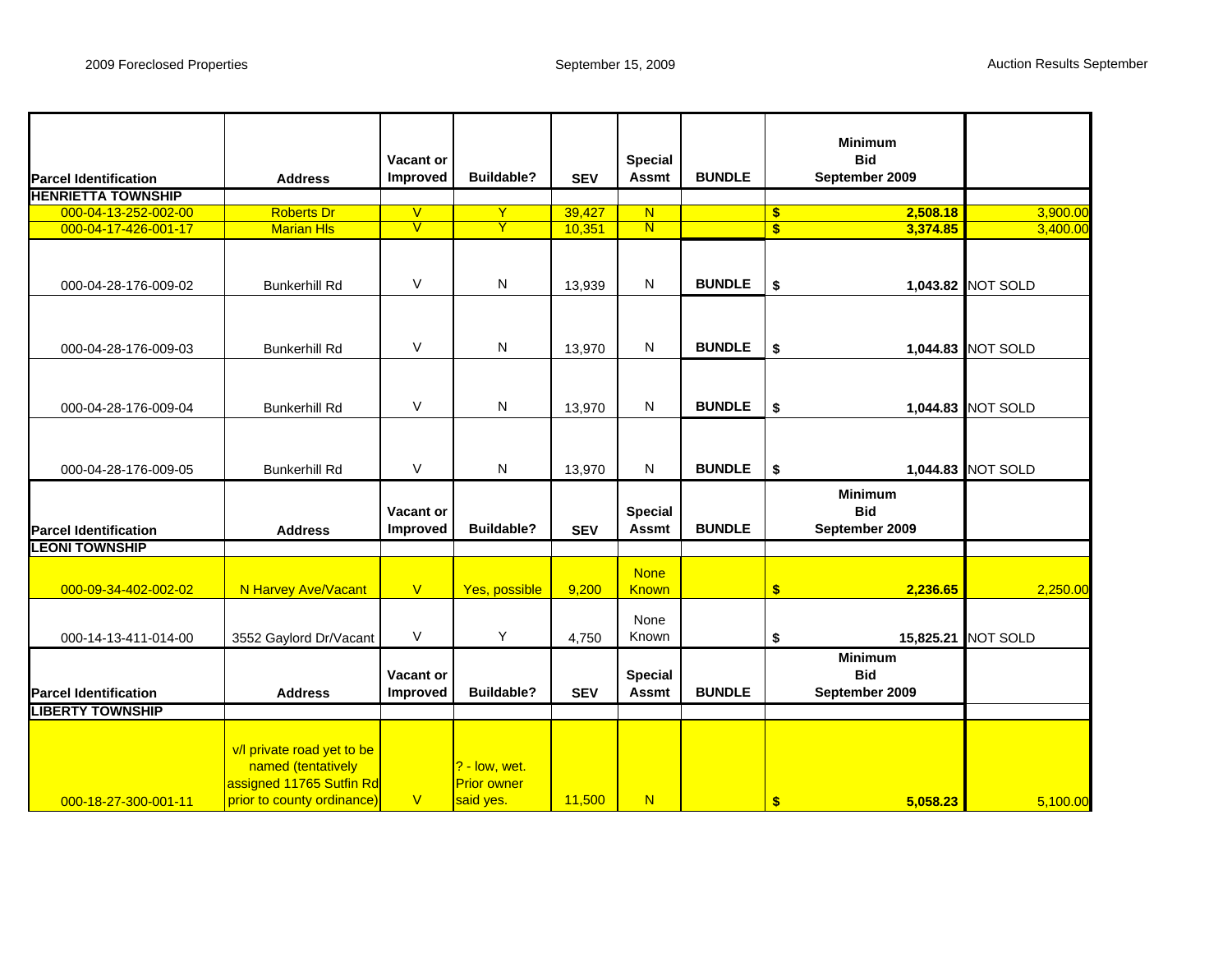| <b>Parcel Identification</b> | <b>Address</b>       | Vacant or<br>Improved        | <b>Buildable?</b>          | <b>SEV</b> | <b>Special</b><br><b>Assmt</b> | <b>BUNDLE</b> |               | <b>Minimum</b><br><b>Bid</b><br>September 2009 |                   |
|------------------------------|----------------------|------------------------------|----------------------------|------------|--------------------------------|---------------|---------------|------------------------------------------------|-------------------|
| <b>NAPOLEON TOWNSHIP</b>     |                      |                              |                            |            |                                |               |               |                                                |                   |
| 161-15-19-462-004-00         | <b>FAIRMOUNT AVE</b> | Vacant                       | <b>No</b>                  | 9,491      | <b>No</b>                      |               | $\mathbf{s}$  | 2,127.15                                       | 2,150.00          |
| <b>Parcel Identification</b> | <b>Address</b>       | Vacant or<br><b>Improved</b> | <b>Buildable?</b>          | <b>SEV</b> | <b>Special</b><br><b>Assmt</b> | <b>BUNDLE</b> |               | <b>Minimum</b><br><b>Bid</b><br>September 2009 |                   |
| <b>NORVELL TOWNSHIP</b>      |                      |                              |                            |            |                                |               |               |                                                |                   |
|                              |                      |                              |                            |            |                                |               |               |                                                |                   |
| 070-20-02-129-002-04         | <b>Idle Hills Dr</b> | $\overline{\mathsf{V}}$      | If it can meet<br>setbacks | 10,250     | N                              |               | $\mathbf{s}$  | 773.46                                         | 1,000.00          |
| <b>Parcel Identification</b> | <b>Address</b>       | Vacant or<br>Improved        | <b>Buildable?</b>          | <b>SEV</b> | <b>Special</b><br><b>Assmt</b> | <b>BUNDLE</b> |               | <b>Minimum</b><br><b>Bid</b><br>September 2009 |                   |
| <b>PARMA TOWNSHIP</b>        |                      |                              |                            |            |                                |               |               |                                                |                   |
| 000-06-04-251-001-01         | 6567 Crawford Rd     | т                            |                            | 41,078     | N                              |               | $\sqrt[6]{3}$ | 5,741.47                                       | 5,750.00          |
| 050-06-31-152-072-00         | 892 Athena Dr        | $\mathsf{V}$                 | Y                          | 1,334      | $N^*$                          |               | $\mathbf{s}$  | 661.47                                         | 700.00            |
| <b>Parcel Identification</b> | <b>Address</b>       | Vacant or<br><b>Improved</b> | <b>Buildable?</b>          | <b>SEV</b> | <b>Special</b><br><b>Assmt</b> | <b>BUNDLE</b> |               | <b>Minimum</b><br><b>Bid</b><br>September 2009 |                   |
| <b>RIVES TOWNSHIP</b>        |                      |                              |                            |            |                                |               |               |                                                |                   |
| 000-03-17-306-003-00         | 315 Railroad St      | п                            |                            | 21,400     | Y Sewer                        |               | \$            |                                                | 9,974.34 NOT SOLD |
| <b>Parcel Identification</b> | <b>Address</b>       | Vacant or<br>Improved        | <b>Buildable?</b>          | <b>SEV</b> | <b>Special</b><br><b>Assmt</b> | <b>BUNDLE</b> |               | <b>Minimum</b><br><b>Bid</b><br>September 2009 |                   |
| <b>SPRING ARBOR TOWNSHIP</b> |                      |                              |                            |            |                                |               |               |                                                |                   |
| 000-12-04-352-009-01         | 7800 Mc Cain Rd      | п                            | Y                          | 12.850     | N                              |               | \$            |                                                | 7,198.01 NOT SOLD |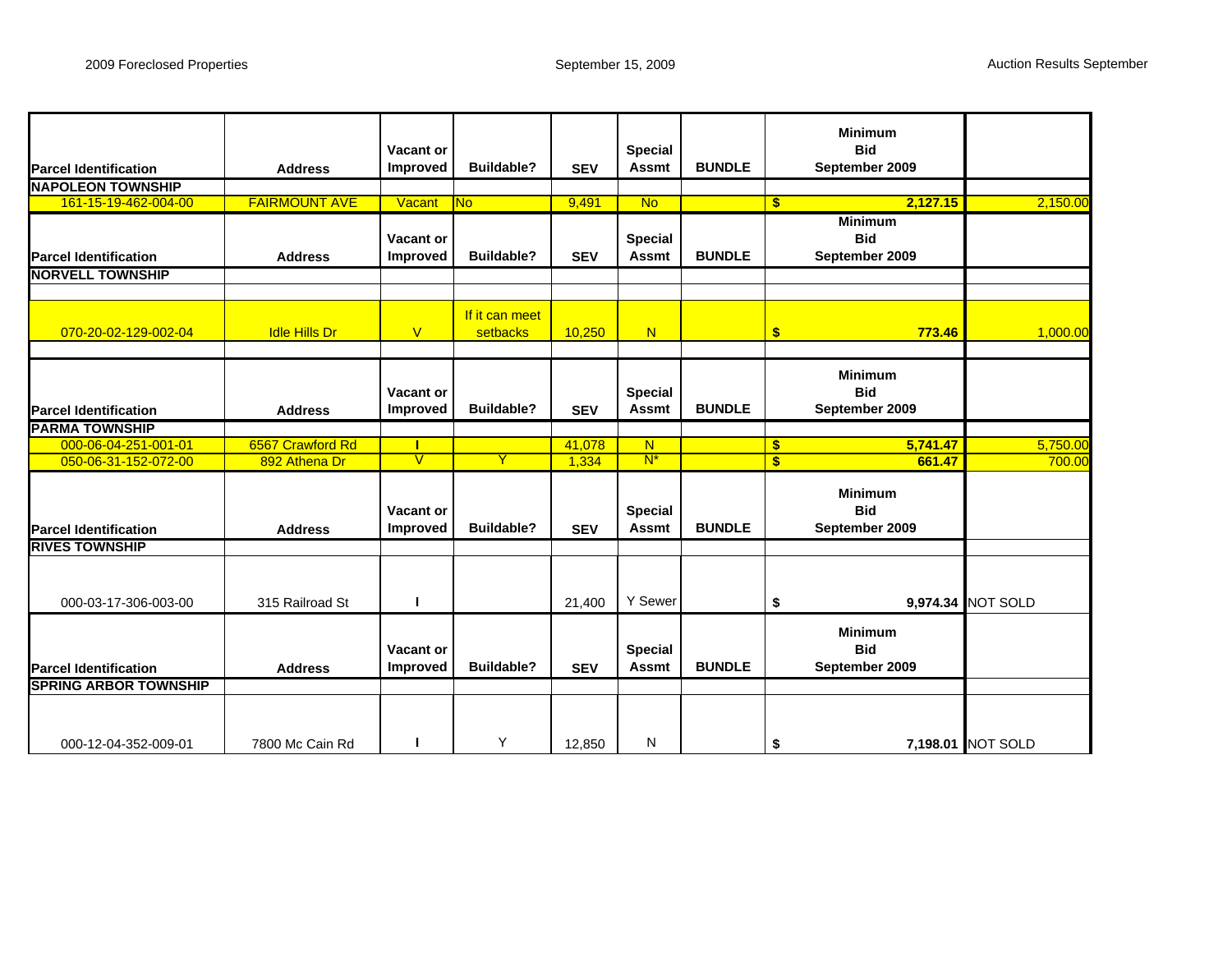|                                  |                         |                   |                   |            |                         |                                |                                      | <b>Minimum</b> |                        |
|----------------------------------|-------------------------|-------------------|-------------------|------------|-------------------------|--------------------------------|--------------------------------------|----------------|------------------------|
|                                  |                         | Vacant or         |                   |            | <b>Special</b>          |                                |                                      | <b>Bid</b>     |                        |
| <b>Parcel Identification</b>     | <b>Address</b>          | <b>Improved</b>   | <b>Buildable?</b> | <b>SEV</b> | <b>Assmt</b>            | <b>BUNDLE</b>                  |                                      | September 2009 |                        |
| <b>SUMMIT TOWNSHIP</b>           |                         |                   |                   |            |                         |                                |                                      |                |                        |
| 000-13-23-102-044-00             | <b>Francis St</b>       | $\vee$            | Y                 | 15,500     | N                       |                                | \$                                   | 2.724.64       | 2,750.00               |
| 105-13-23-436-132-00             | <b>Bagg Ave</b>         | $\overline{V}$    | Y                 | 13.100     | N                       |                                | \$                                   | 1.938.14       | 2.600.00               |
| 165-13-07-328-020-00             | Dorvin Dr               | $\overline{\vee}$ | N                 | 600        | N                       | <b>BUNDLE</b>                  | \$                                   |                | <b>508.08 NOT SOLD</b> |
| 165-13-07-328-021-00             | Tricia Dr               | $\overline{\vee}$ | N                 | 500        | $\overline{\mathsf{N}}$ | <b>BUNDLE</b>                  | \$                                   |                | 489.15 NOT SOLD        |
| 200-13-23-180-059-01             | 605 Cass Ave            | J.                |                   | 43.000     | Y / STL                 |                                | $\overline{\boldsymbol{\mathsf{s}}}$ |                | 13,670.85 NOT SOLD     |
| 320-13-11-304-012-00             | 105 Lincoln Ct          | л                 |                   | 9,800      | Y / STL                 |                                | $\overline{\boldsymbol{\mathsf{s}}}$ |                | 2,619.30 NOT SOLD      |
| 425-13-26-105-001-01             | Avenue C St             | V                 | N                 | 100        | N                       |                                | \$                                   |                | 456.68 NOT SOLD        |
| 445-13-16-401-021-00             | <b>Harding Rd</b>       | $\overline{\vee}$ | N                 | 100        | Y / STL                 |                                | $\overline{\boldsymbol{\mathsf{s}}}$ | 537.41         | NOT SOLD               |
| 480-13-11-306-024-00             | <b>Joan St</b>          | $\overline{V}$    | $\overline{2}$    | 3,100      | N                       |                                | $\overline{\mathbf{s}}$              | 611.06         | 650.00                 |
| 545-13-23-452-204-00             | 909 Grant St            |                   |                   | 24,600     | Y/STL                   |                                | \$                                   | 5,181.09       | 5,200.00               |
|                                  |                         |                   |                   |            |                         |                                |                                      | <b>Minimum</b> |                        |
|                                  |                         | Vacant or         |                   |            | <b>Special</b>          |                                |                                      | <b>Bid</b>     |                        |
| <b>Parcel Identification</b>     | <b>Address</b>          | <b>Improved</b>   | <b>Buildable?</b> | <b>SEV</b> | <b>Assmt</b>            | <b>BUNDLE</b>                  |                                      | September 2009 |                        |
| <b>WATERLOO TOWNSHIP</b>         |                         |                   |                   |            |                         |                                |                                      |                |                        |
|                                  |                         |                   |                   |            |                         |                                |                                      |                |                        |
|                                  |                         |                   |                   |            |                         |                                |                                      |                |                        |
|                                  |                         |                   |                   |            |                         |                                |                                      |                |                        |
| 000-05-23-477-001-05             | <b>Harr Rd</b>          | V                 | <b>NO</b>         | 25,350     | IN.                     |                                | \$                                   |                | 9,736.91 NOT SOLD      |
|                                  |                         |                   |                   |            |                         |                                |                                      | <b>Minimum</b> |                        |
|                                  |                         | Vacant or         |                   |            | <b>Special</b>          |                                |                                      | <b>Bid</b>     |                        |
| <b>Parcel Identification</b>     | <b>Address</b>          | <b>Improved</b>   | <b>Buildable?</b> | <b>SEV</b> | <b>Assmt</b>            | <b>BUNDLE</b>                  |                                      | September 2009 |                        |
|                                  |                         |                   |                   |            |                         |                                |                                      |                |                        |
| <b>CITY OF JACKSON</b><br>1-0206 | 227 W Trail St          | V                 | N                 | \$1,300    | N                       |                                | $\mathfrak s$                        |                | 647.99 NOT SOLD        |
| 1-0211                           | 431 N Blackstone        | $\vee$            | Y                 | \$4,350    | Y                       |                                | $\,$                                 |                | 1,872.71 NOT SOLD      |
| 1-0244                           | 523 N Blackstone        | $\overline{\vee}$ | Y                 | \$500      | Υ                       |                                | $\bullet$                            |                | 4,090.95 NOT SOLD      |
| 1-0352                           | 319 Taylor St           | $\overline{V}$    | Y                 | \$1,150    | Y                       |                                | $$\mathbb{S}$$                       |                | 1,142.04 NOT SOLD      |
|                                  |                         |                   |                   |            |                         | <b>BUNDLE -</b>                |                                      |                |                        |
|                                  |                         |                   |                   |            |                         | "PENDING                       |                                      |                |                        |
| 1-0824                           | 425 St Clair Ave        | ш                 | Y                 | \$25,900   | N                       | <b>DEMOLITION"</b>             | \$                                   |                | 4,095.67 NOT SOLD      |
| $1 - 0838$                       | 314 W Monroe St         | п                 | Ÿ                 | \$32,350   | $\overline{\mathsf{N}}$ |                                | $\mathbf{s}$                         | 5,237.55       | 7,700.00               |
| $2 - 0217$                       | 1011 Wildwood           | т                 | Y                 | \$41,650   | N                       |                                | S                                    | 9,473.30       | 16,000.00              |
| $2 - 0422$                       | 100 N Durand St         |                   | Ÿ                 | \$78,700   | N                       |                                | S                                    | 18,215.70      | 40,500.00              |
|                                  |                         |                   |                   |            |                         | <b>BUNDLE-</b>                 |                                      |                |                        |
| 2-1508                           | 710 Lansing Ave         | ı                 | Υ                 | \$35,100   | Y                       | "PENDING<br><b>DEMOLITION"</b> | \$                                   |                | 8,537.43 NOT SOLD      |
| $2 - 1550$                       | <b>Lincoln Ct</b>       | $\vee$            | Y                 | \$950      | N                       |                                | S                                    | 723.7          | 750.00                 |
| 2-2205                           | <b>1506 Lansing Ave</b> |                   | Ÿ                 | \$36,100   | N                       |                                | $\overline{\mathbb{S}}$              | 7,632.5        | 22,000.00              |
| 3-0089.2                         | Second St               | $\overline{\vee}$ | Ñ                 | \$100      | $\overline{\mathsf{N}}$ |                                | $\sqrt[6]{3}$                        |                | 559.27 NOT SOLD        |
| $3 - 0153$                       | 710 Second St           | J.                | Y                 | \$33.050   | $\overline{\mathsf{N}}$ |                                | $\mathfrak s$                        |                | 13,611.90 NOT SOLD     |
| 3-0190                           | 406 Third St            | п                 | Y                 | \$23,950   | $\mathbf N$             |                                | S                                    | 6.253.50       | 6,800.00               |
| 3-1897                           | S. West Ave             | $\overline{V}$    | Ÿ                 | \$2,350    | $\overline{\mathsf{N}}$ |                                | $\mathbf{s}$                         | 833.86         | 4,500.00               |
| 3-2486                           | <b>1919 Fourth St</b>   |                   | Y                 | \$48,000   | N                       |                                | $\mathbf{\$}$                        | 13,026.91      | 21,000.00              |
|                                  |                         |                   |                   |            |                         |                                |                                      |                |                        |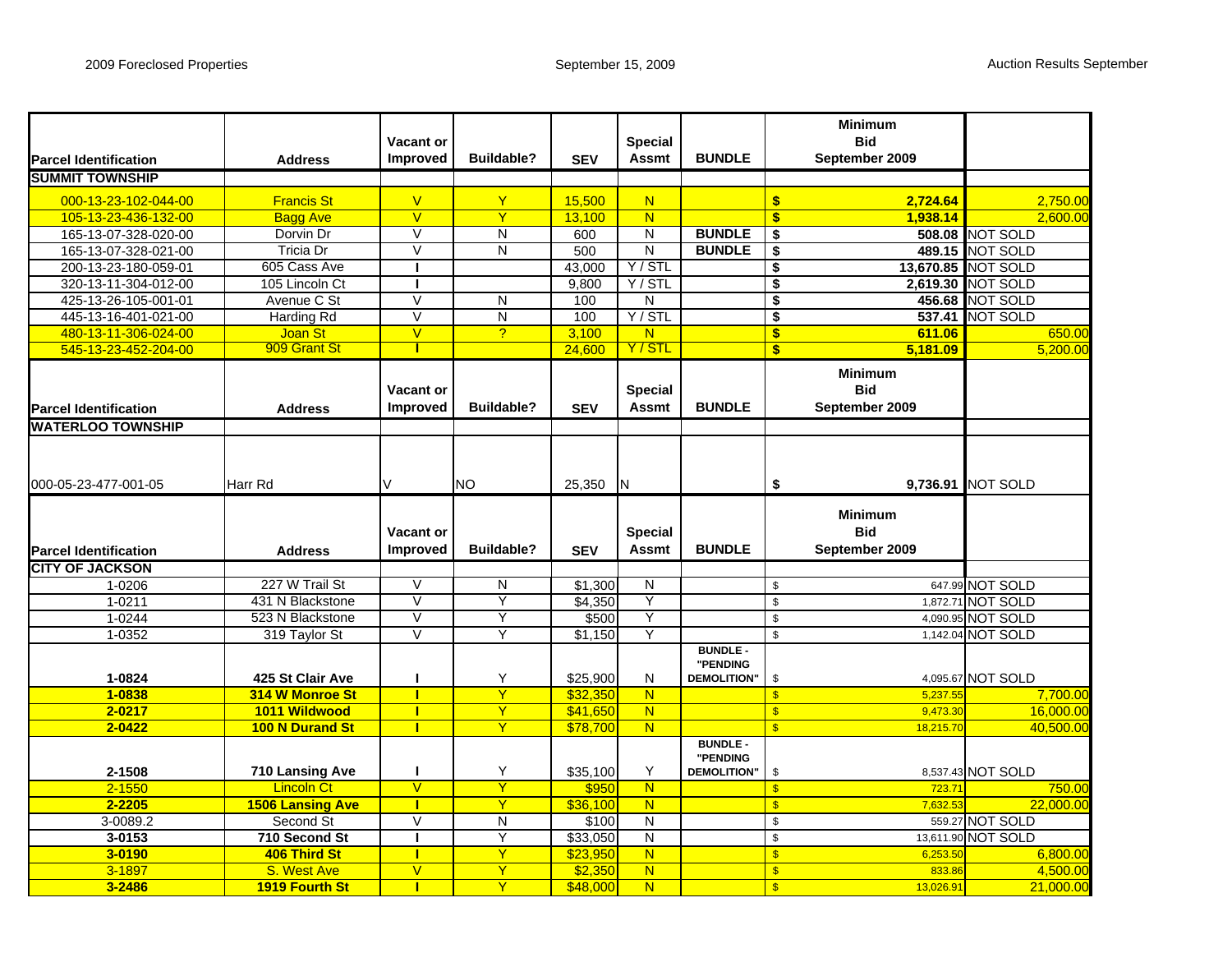|          |                          |                         |                         |          |                         | <b>BUNDLE-</b>                 |                                     |                    |
|----------|--------------------------|-------------------------|-------------------------|----------|-------------------------|--------------------------------|-------------------------------------|--------------------|
| 4-0114   | 126 W Mason St           | H                       | Υ                       | \$2,200  | Y                       | "PENDING<br><b>DEMOLITION"</b> | \$                                  | 4,686.47 NOT SOLD  |
| 4-0434.1 | 233 W Mason              | $\overline{\mathsf{V}}$ | Ÿ                       | \$550    | Y                       |                                | $\overline{\mathbf{3}}$             | 1,459.64 NOT SOLD  |
| 4-0434   | 607 S. Blackstone St     | $\overline{\vee}$       | Y                       | \$550    | Y                       |                                | $\sqrt{3}$                          | 1,099.64 NOT SOLD  |
| 4-0460   | 230 W. Biddle St         | $\mathbf{I}$            | Y                       | \$14,350 | Y                       |                                | \$                                  | 6,294.68 NOT SOLD  |
| 4-0464   | 229 W. Wilkins St        | $\overline{\mathsf{V}}$ | Y                       | \$250    | Y                       |                                | $\mathsf{\$}$                       | 12,584.17 NOT SOLD |
| 4-0469   | 236 W. Biddle St         | H                       | Y                       | \$17,500 | Y                       |                                | \$                                  | 7,647.74 NOT SOLD  |
| 4-0549   | 320 W. Biddle St         |                         | Y                       | \$16,950 | Y                       |                                | $\overline{\$}$                     | 6,315.72 NOT SOLD  |
| 4-0620   | 1002 S Jackson St        | п                       | Y                       | \$17,750 | Y                       |                                | $\bullet$                           | 8,130.97 NOT SOLD  |
| 4-0720.1 | 801 S Jackson St         | $\overline{\mathsf{V}}$ | Y                       | \$250    | Υ                       |                                | $\sqrt{2}$                          | 872.97 NOT SOLD    |
| 4-0813   | <b>1042 Chittock Ave</b> | $\mathbf{I}$            | Y                       | \$21,650 | $\overline{\mathsf{N}}$ |                                | $\overline{\mathbf{s}}$             | 5,079.54 NOT SOLD  |
| 4-0885   | 1021 Maple Ave           | $\overline{\vee}$       | Ÿ                       | \$300    | Y                       |                                | $\sqrt[6]{\frac{1}{2}}$             | 862.15 NOT SOLD    |
| 4-0893   | 1045 Maple Ave           | $\overline{\mathsf{V}}$ | Y                       | \$850    | Y                       |                                | $\pmb{\mathsf{\$}}$                 | 2,589.80 NOT SOLD  |
| 4-0903   | <b>1013 Williams St</b>  | $\mathbf{I}$            | Y                       | \$13,900 | $\overline{\mathsf{N}}$ |                                | $\sqrt[3]{\frac{1}{2}}$<br>2,800.28 | 2,850.00           |
| 4-0922   | 1037 Williams St         | $\vee$                  | N                       | \$300    | ${\sf N}$               |                                | $\overline{\mathbf{S}}$             | 714.71 NOT SOLD    |
| 4-0964   | 1215 Williams so         | $\vee$                  | Y                       | \$450    | $\overline{Y}$          |                                | $\pmb{\mathsf{\$}}$                 | 752.31 NOT SOLD    |
| 4-1098   | 1235 Woodsum St          | $\overline{\vee}$       | Y                       | \$600    | Y                       |                                | $\overline{\$}$                     | 1,134.45 NOT SOLD  |
| 4-1099   | Woodsum St               | $\overline{\mathsf{V}}$ | Y                       | \$600    | Y                       |                                | $\sqrt[6]{3}$                       | 951.75 NOT SOLD    |
| 4-1269   | 304 Harwood St           | $\mathbf{I}$            | $\overline{N}$          | \$21.250 | $\overline{N}$          |                                | $\mathsf{\$}$                       | 6,877.11 NOT SOLD  |
| 4-1298   | 1121 Greenwood Ave       | $\vee$                  | Y                       | \$400    | Y                       |                                | \$                                  | 14,611.21 NOT SOLD |
|          |                          |                         |                         |          |                         | <b>BUNDLE -</b><br>"PENDING    |                                     |                    |
| 4-1531   | 156 Randolph St          | П                       | Υ                       | \$1,250  | N                       | <b>DEMOLITION"</b>             | \$                                  | 1,453.87 NOT SOLD  |
| 4-1846   | Griswold so              | V                       | Y                       | \$600    | Ñ                       |                                | $\bullet$                           | 767.19 NOT SOLD    |
| 5-0498   | 919 Everhard St          | $\overline{\vee}$       | Υ                       | \$350    | $\overline{\mathsf{N}}$ |                                | $\sqrt[6]{3}$                       | 898.68 NOT SOLD    |
| 5-0513.2 | 128 Mitchell St          | $\overline{\vee}$       | $\overline{\mathsf{N}}$ | \$200    | $\overline{\mathsf{N}}$ |                                | $\mathsf{\$}$                       | 693.75 NOT SOLD    |
| 5-0528   | 911 Francis St           | $\overline{\vee}$       | Y                       | \$600    | Y                       |                                | $\sqrt[6]{\frac{1}{2}}$             | 1,153.34 NOT SOLD  |
| 5-0550   | 900 Orchard Pl           | $\overline{\vee}$       | Y                       | \$150    | $\overline{\mathsf{N}}$ |                                | $\mathsf{\$}$                       | 468.08 NOT SOLD    |
|          |                          |                         |                         |          |                         | <b>BUNDLE -</b><br>"PENDING    |                                     |                    |
| 5-0581   | 209-211 E Biddle St      |                         | Υ                       | \$21,400 | N                       | <b>DEMOLITION"</b>             | $\sqrt[6]{\frac{1}{2}}$             | 5,466.43 NOT SOLD  |
| 5-0588   | 811 Francis St           | $\overline{\vee}$       | Y                       | \$600    | ${\sf N}$               |                                | $\overline{\mathbf{S}}$             | 1,840.93 NOT SOLD  |
| 5-0623   | 908 Francis St           | $\vee$                  | Y                       | \$450    | Y                       |                                | $\pmb{\mathsf{\$}}$                 | 2,402.66 NOT SOLD  |
| 5-0624   | 914 Francis St           | $\overline{\vee}$       | Y                       | \$500    | Y                       |                                | $\overline{\mathbf{S}}$             | 2,297.50 NOT SOLD  |
| 5-0630   | 916 Francis St           | $\mathbf{I}$            | Y                       | \$22,900 | Y                       |                                | $\boldsymbol{\mathsf{s}}$           | 10,165.24 NOT SOLD |
| 5-0966   | 1107 S Milwaukee St      | п                       | Y                       | \$21.100 | Y                       |                                | $\sqrt{3}$<br>2,499.30              | 2,500.00           |
| $5-1327$ | 144 Damon St             | V                       | Υ                       | \$350    | Y                       |                                | $\mathsf{\$}$                       | 1,142.71 NOT SOLD  |
|          |                          |                         |                         |          |                         | <b>BUNDLE-</b><br>"PENDING     |                                     |                    |
| 5-1503   | 116 W Robinson St        | $\mathbf{I}$            | Υ                       | \$27,800 | Υ                       | <b>DEMOLITION"</b>             | \$                                  | 3,860.12 NOT SOLD  |
|          |                          |                         |                         |          |                         | <b>BUNDLE-</b><br>"PENDING     |                                     |                    |
| 5-1559   | 122 W Mansion St         | $\mathbf{I}$            | Υ                       | \$14,550 | Y                       | <b>DEMOLITION"</b>             | \$                                  | 6,267.27 NOT SOLD  |
| 5-1664   | 146 E Euclid Ave         | $\overline{\mathsf{V}}$ | Y                       | \$350    | $\overline{\mathsf{N}}$ |                                | $\pmb{\mathsf{\$}}$                 | 762.33 NOT SOLD    |
| 5-1700   | 140 E Mansion St         | $\overline{\mathsf{V}}$ | Υ                       | \$600    | $\mathsf{N}$            |                                | $\pmb{\mathfrak{s}}$                | 697.59 NOT SOLD    |
| 5-1737   | <b>139 E Prospect St</b> | $\mathbf{I}$            | Y                       | \$30,150 | N                       |                                | $\mathbf{s}$<br>8.076.56            | 8.100.00           |
|          |                          |                         |                         |          |                         | <b>BUNDLE -</b><br>"PENDING    | $\overline{\mathbf{e}}$<br>4,123.16 |                    |
| 5-1773   | 206 E Euclid Ave         | п                       | Y                       | \$19,300 | Y                       | <b>DEMOLITION'</b>             |                                     | <b>NOT SOLD</b>    |